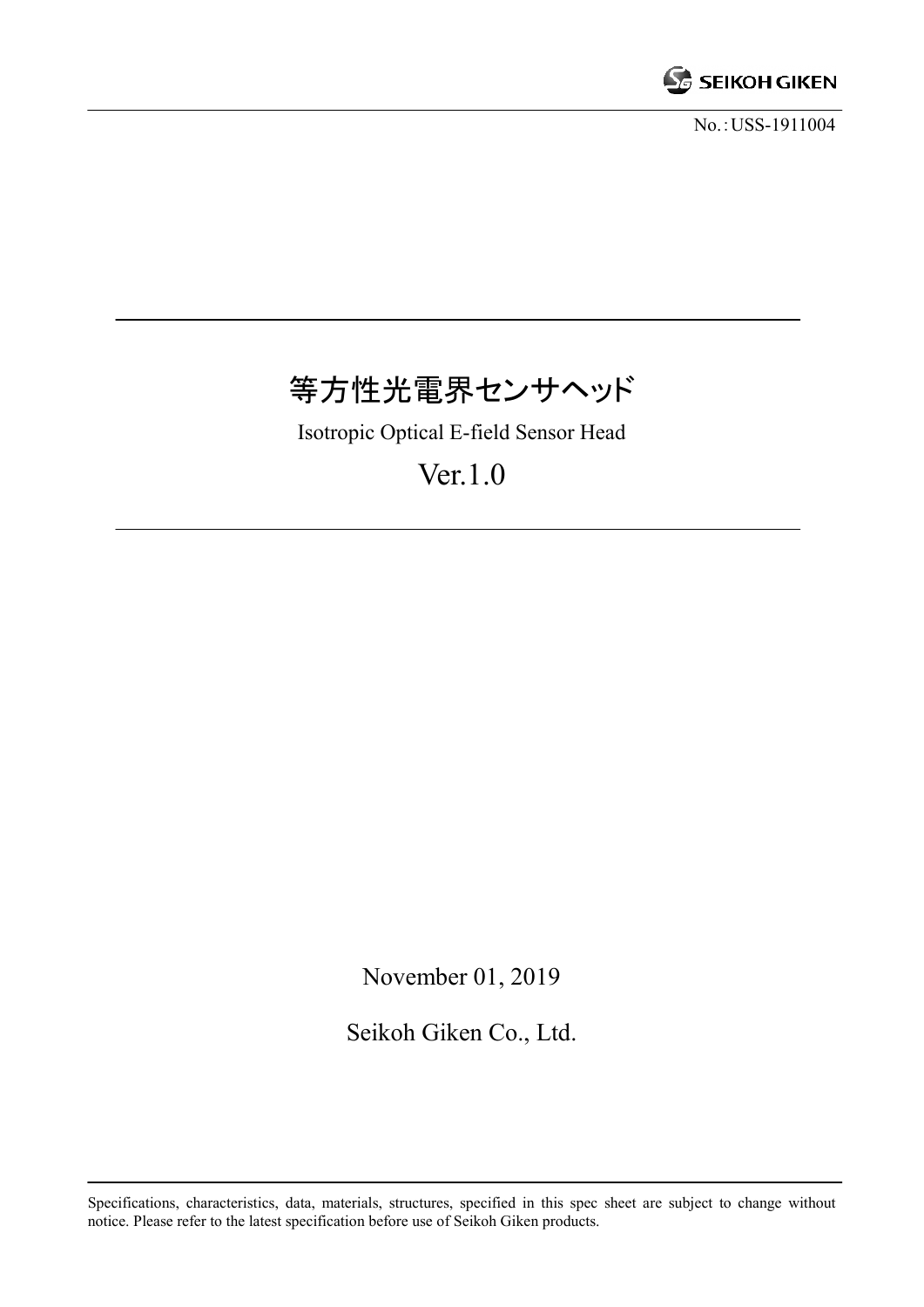#### 1.適用 Scope

#### 本仕様書は等方性光電界センサヘッドに適用する。

This specification applies to Isotropic Optical E-field Sensor Head.

#### 2.型名 Product code

Table 1

| Product code | Remarks       |
|--------------|---------------|
| SH-10TS      | Wideband type |

#### 3.環境条件 Standard operating conditions

Table 3

|                             |                 |      | Specification |              |         |
|-----------------------------|-----------------|------|---------------|--------------|---------|
| Item                        | Min.            | Typ. | Max.          | Unit         | Remarks |
| Operating temperature range | 20              |      | 30            | $^{\circ}$ C |         |
| Operating humidity range    | 45              |      | 90            | %RH          |         |
| Storage temperature range   | $-20$           |      | 60            | $^{\circ}$ C |         |
| SET-up location             | Indoor use only |      |               |              |         |

Note : Refrain from dew condensation

#### 4.定格 Rating

Table 4

| Item                                           |                            |      | Specification |                                 |         |
|------------------------------------------------|----------------------------|------|---------------|---------------------------------|---------|
|                                                |                            | Typ. | Max.          | Min.                            | Remarks |
| Frequency range                                | 0.1                        |      | 10,000        | <b>MHz</b>                      |         |
| Absolute maximum rating of E-field strength *1 |                            |      | 1,000         | V/m                             |         |
| Number of Optical fiber                        | 3                          |      |               |                                 |         |
| Optical I/O connector                          | SC/APC                     |      |               |                                 |         |
| Optical fiber length                           | $1.0\pm0.1m$               |      |               | $\varphi$ 2mm                   |         |
| Case material                                  | ROHACELL <sup>®</sup> 71HF |      |               | High close PMI<br>foam material |         |

\*1:強電界にさらされると破損の恐れがあります。詳細はお問い合わせ下さい。

\*1: **W**hen the sensor head is exposed to the strong E-field, it may be damaged. Please contact us if you'd like further information.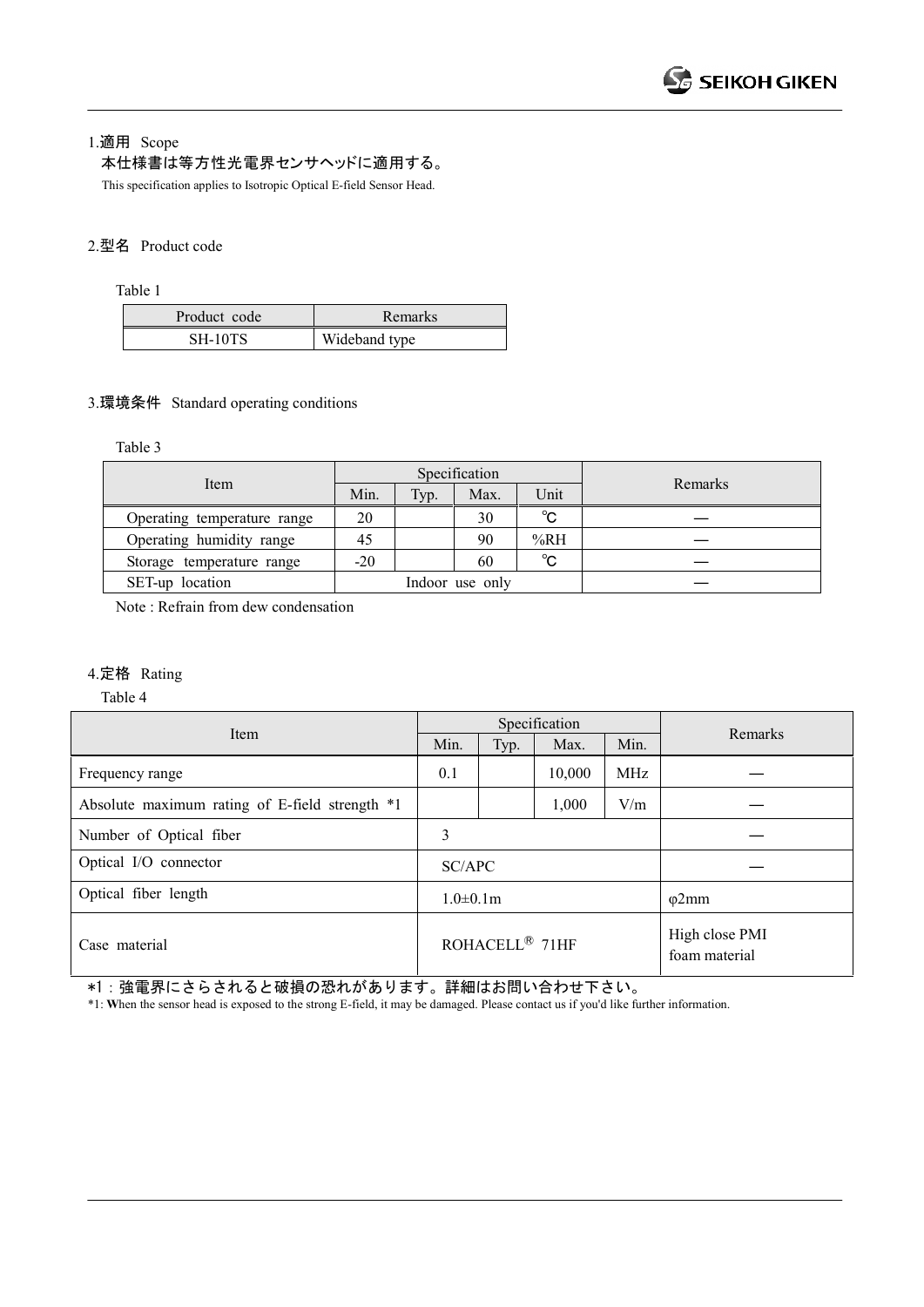# 5.外観図 External

SH-10TS

付図:SOEFS-E034-01による。

The probe head is shown in Fig. SOEFS-E\*\*\*-01

## 6.性能 Performance\*2

## 1)標準コントローラ(精工技研標準機)と光ファイバコード(SMF,10m)との組み合わせ性能

Combination performance with standard controller (Seikoh Giken standard) and with optical fiber code (SMF,10m).

Table 5

| Item                  |               | Specification |      |         |     | Remarks                                                           |
|-----------------------|---------------|---------------|------|---------|-----|-------------------------------------------------------------------|
|                       | Min.          | Typ.          | Max. | Min.    |     |                                                                   |
| Frequency range       |               | 0.1           |      | 10,000  | MHz |                                                                   |
| Measurement           | $300MHz$      | 0.3           |      | 500     |     | S/N when minimum input:<br>$\geq$ 6dB @301MHz                     |
| E-field strength $*2$ | $\geq$ 300MHz | 0.01          |      |         | V/m | (RBW:10Hz VBW:1Hz)<br>when maximum input:<br>Design certification |
| Isotropic             |               |               |      | $\pm 1$ | dB  | Impressed E-field strength:<br>6V/m @301MHz                       |

#### \*2:本等方性光電界センサは国際標準にトレーサブルではありません。トレサビリティーが必要な場合には、 ご相談下さい。

\*2: This Isotropic optical E-field sensor is not traceable to international standards. The traceability is required of it, please contact us.

# 2)機械的性能 Mechanical Performance\*3

Table 6

| Item                                                                                             | Test Method*3                                                                    | Specification                                                        |  |
|--------------------------------------------------------------------------------------------------|----------------------------------------------------------------------------------|----------------------------------------------------------------------|--|
| <b>Impact Resistance</b>                                                                         | Fall height : 1m<br>Thickness of colliding hardwood: 50mm<br>3 drops<br>3 tests  |                                                                      |  |
| Swing impact<br>Resistance                                                                       | Swing length : 1m<br>Thickness of colliding hardwood: 50mm<br>3 drops<br>1 tests | The variation amount of optical<br>insertion loss : $\pm 0.5$ dB MAX |  |
| Static load due to weight equivalent to 20 N.<br>Tensile Resistance<br>Retention time : 1 minute |                                                                                  |                                                                      |  |

\*3:上記項目は機械強度試験項目です。各項目負荷の1/2未満でご使用ください。

\*3: The above items are mechanical strength test items. Please use less than half the load in each item.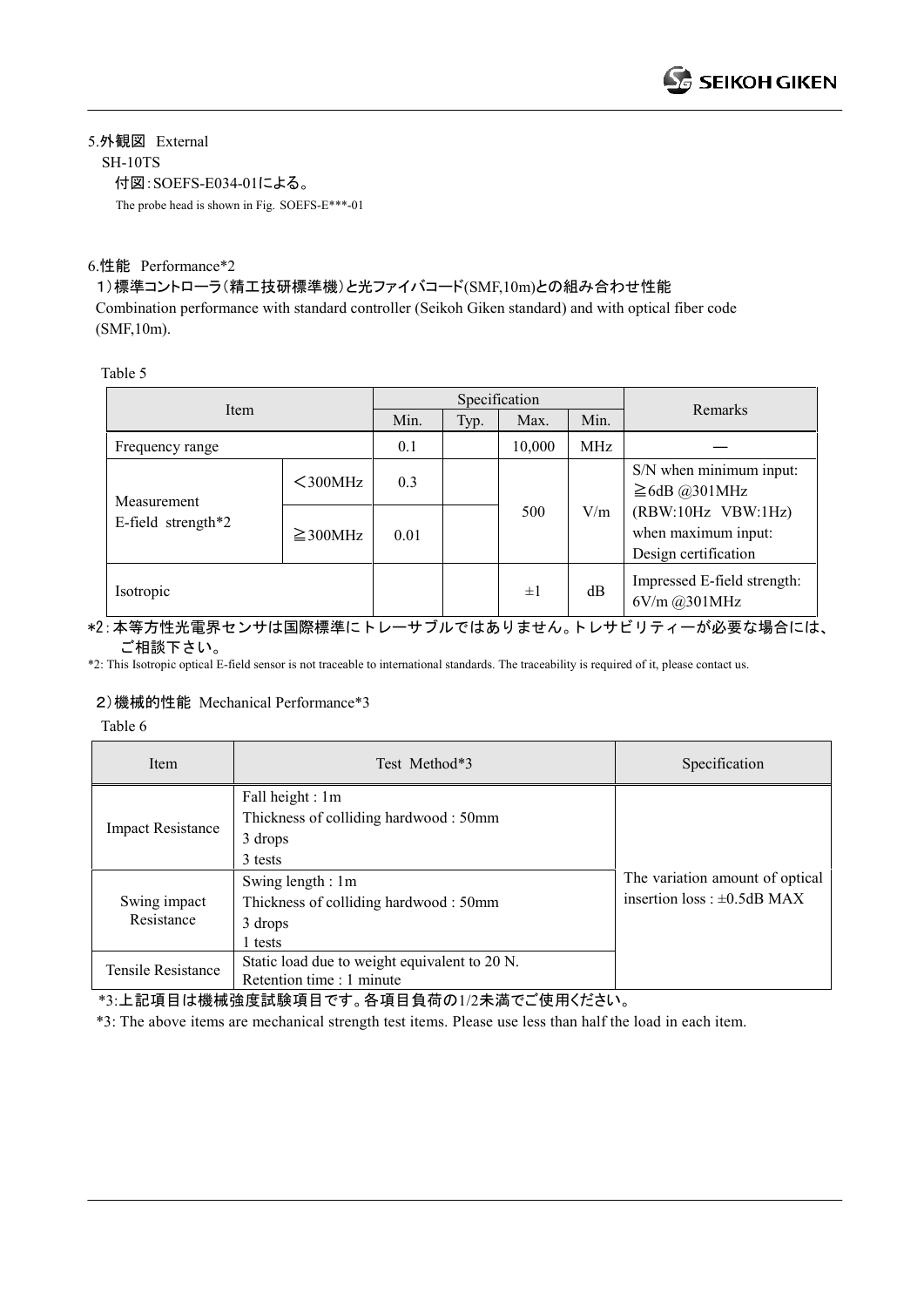7.検査 Inspection 別途打ち合わせによる。 To be discussed.

#### 8.保証 Warranty

本製品に関し、構成部品の故障や製造上の欠陥に対して納入日から1年間無償修理保証致します。 但し、本保証は製品の正常な使用において発生した故障のみに適用いたします。 次に該当する故障の場合は保証対象外とさせて頂きます。

1)取り扱い上の誤り、過失による故障

2)当社以外による改造や修理による故障

3)落下、衝撃等の偶発的事故による故障

4)自然災害による故障

5)取扱説明書、別途取り交わした仕様書などに記載された以外の不適当な取り扱い、

過酷な環境・条件に起因した故障

6)その他、当社が想定できない外部要因による故障

In one year after the arrival of the product, we will guarantee to repair free of charge. However, this guarantee is limited in the malfunction which is followed according to this Operation Manual or which is obviously responsible for us.

Also following cases is not adapted to our guarantee although in the guarantee period.

1) Damage caused by the miss of operation.

2) Damage caused by a repair or calibration carried out by user side.

3) Damage caused by an accidental shock at user's side.

4) Damage caused by natural disaster.

5) Damage caused by wrong operation and tough condition which is not written in

"Operation Manual".

6) Damage caused from an other outside accident.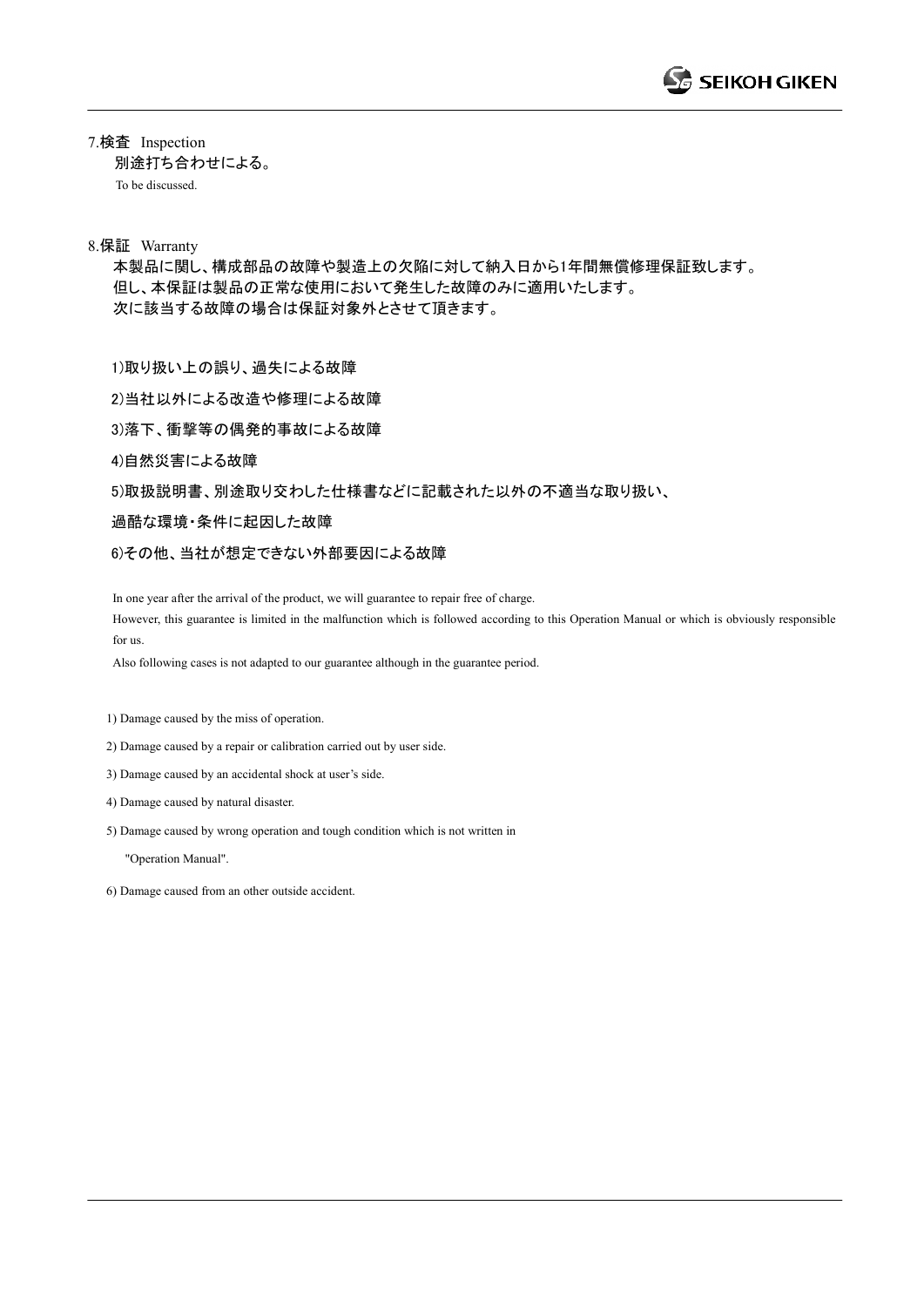## 9.ご参考資料 Reference

等方性光電界センサヘッドの標準コントローラとの組み合わせでの周波数に対するアンテナファクタ

Antenna factor to frequency using standard controller.